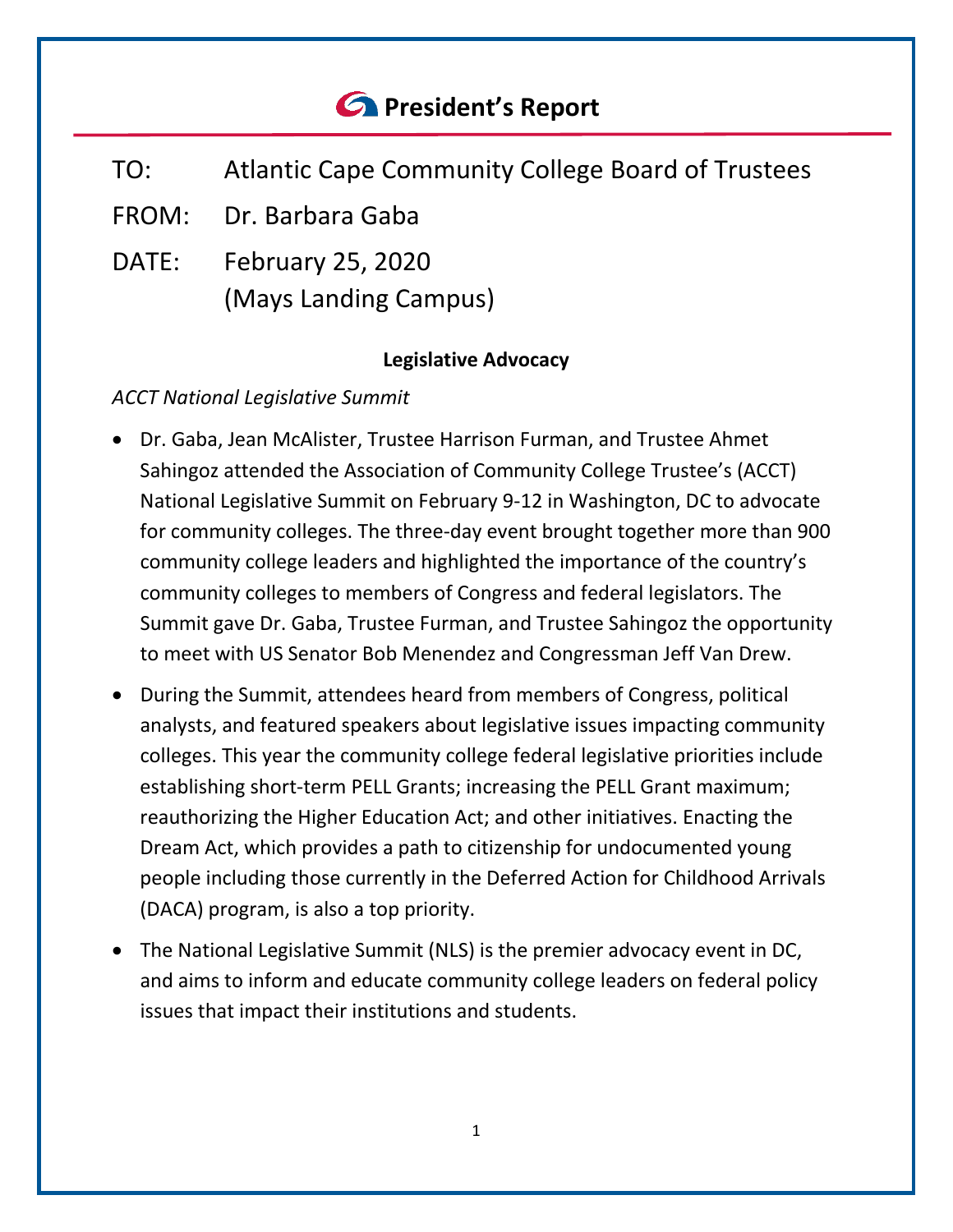#### **Community Engagement – Atlantic City**

- The college held a Financial Aid Information Session for NJ DREAMers on February 6 at the Worthington Atlantic City Campus. The event gave participants information on access to state financial aid programs for DACA recipients and eligible undocumented student in Atlantic and Cape May counties. The event also included information on the admissions process, academic programs, and other campus resources and was conducted in Spanish.
- On February 20, Dean Natalie Devonish delivered a presentation to the Chelsea Neighborhood Association on *"Connecting Adults to Opportunities."* This presentation included information about college offerings from GED, Workforce and Credit programs.

#### **Community Engagement – Mays Landing**

- Atlantic Cape, in conjunction with Congressman Jeff Van Drew's office, hosted the *2020 Census Job Fair* at our Mays Landing Campus on February 14, 2020. The U.S. Census Bureau has identified several towns in Atlantic County with low census response rates. This was an excellent opportunity for Atlantic County residents to learn about this employment opportunity and to see Atlantic Cape.
- Ensuring that our local communities in Atlantic and Cape May counties are counted and represented is a vital effort because the census data determines the amount of funding that our local governments receive to provide services to their communities. This is especially significant to us, as a community college, because the services we provide to our students and community members are in part shaped by these decisions. We can make a greater impact with a full and accurate count of the populations we serve, so we were more than happy to host this important job fair.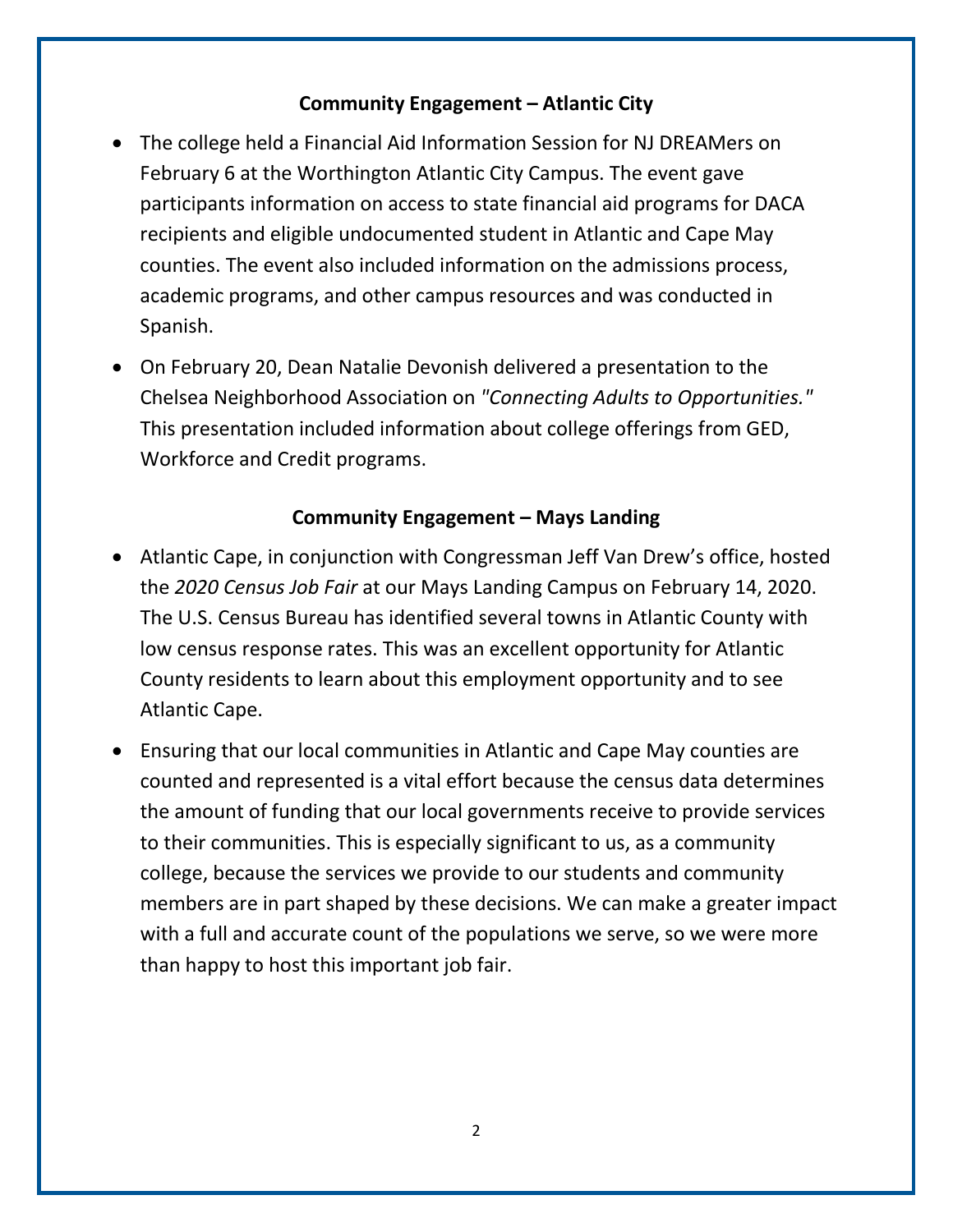#### **Partnerships - University**

*Thomas Edison State University 3+1 Pathways Program*

- Atlantic Cape will be entering into an agreement with Thomas Edison State University for their "3+1 Pathways Program". This program will allow Atlantic Cape graduates to transfer up to 90 credits to more than 50 baccalaureate programs at Thomas Edison. This will leave students with only 30 credits to take at Thomas Edison to earn a Bachelor's Degree.
- Thomas Edison is also willing to work with students who have already graduated from Atlantic Cape but who have not yet matriculated into a bachelor's program at another institution. They are also connecting with students who are nearing graduation from Atlantic Cape.
- A signing ceremony will be held in March.

# **Partnerships – Shore School of Radiologic Technology**

- Shore's School of Radiologic Technology is an excellent partnership between Shore Medical Center and Atlantic Cape. This 21-month certificate program prepares students for careers as Radiologic Technologists.
- In this partnership, students complete pre-professional/general education phase at Atlantic Cape and the professional phase/radiology courses at Shore Medical Center. All of the courses in both phases are credit classes, so students are able to apply for financial aid, including the Community College Opportunity Grant (CCOG), which was not possible before the partnership.
- At the end of the program, students earn an Associate in Applied Science (A.A.S.) Degree in Radiologic Technology from Atlantic Cape. The average salary for this career is nearly \$60,000. In 2017, 2018, and 2019, 97% of graduates found employment in the medical imaging field.

## **Worthington Atlantic City Campus**

## *Retention Initiative*

• On February 10, Men of Atlantic Cape (MAC) held their first interest meeting on the Worthington Atlantic City Campus. The goal of MAC is to provide a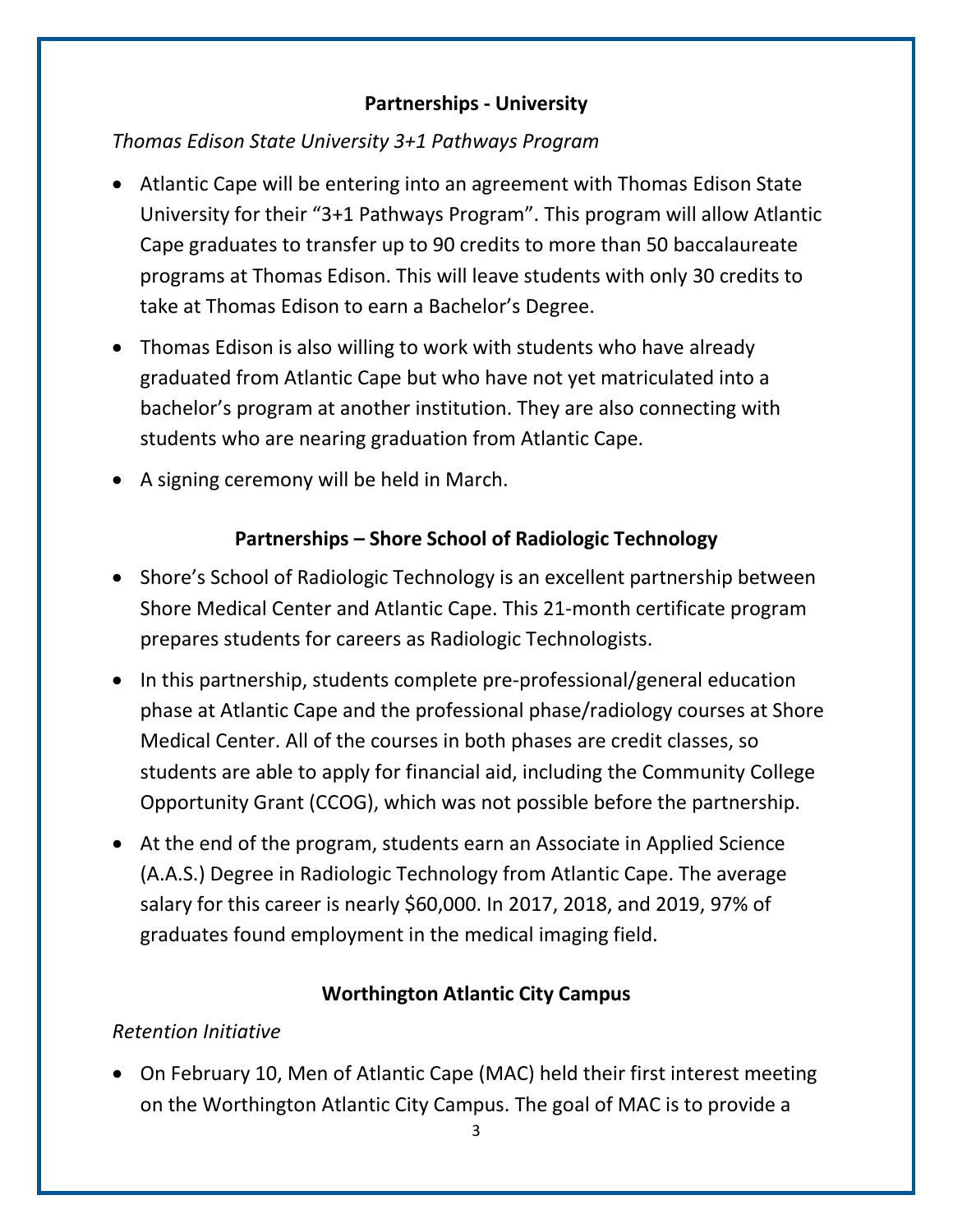support group for minority males to discuss issues that may interfere with the achievement of their academic goals and provide support and solutions for this population to stay and complete their degree and transfer to a 4-year institution.

#### *Community-Black History Month*

• On February 19, community leaders of Atlantic City shared their stories of "path to leadership" with our student population. Panelists included Marty Small, Mayor City of Atlantic City; Mike Epps, Esq., Executive Director, Atlantic City Initiatives; and Yolanda Melville, Esq., Attorney for Cooper Levenson and National President of the NAACP NextGeneration Council.

#### **Grants**

• The Greater Egg Harbor Regional School District received the ExPAND Pre-Apprenticeship Grant for culinary arts with Atlantic Cape as their higher education partner. The purpose of the grant is for school districts and their partners to create pre-apprenticeship programs. The pre-apprenticeship program will prepare high school students, after graduation, to transition to an apprenticeship program that is registered by the United State Department of Labor. This grant supports the state's Jobs NJ initiative to better align the state's workforce to high-growth job opportunities.

#### **Athletics**

- On January 25, 2020, members of the Atlantic Cape Archery Team participated in the Lancaster Archery Classic. The Classic is the second largest archery competition in the world with over 2,500 archers.
- Atlantic Cape freshman Male Recurve archers Filippo Menegon and Jaric Abadinas finished 6th and 7th respectively in their first away competition of their careers. Returning Team Members Sarah Cordery (Female Recurve) and Matthew Schreiber finished 14th and 15th respectively. Also representing Atlantic Cape were archers Sara Quigley (female bowhunter) and Tomi Landy (female recurve) who finished 8th and 17th respectively in their divisions.